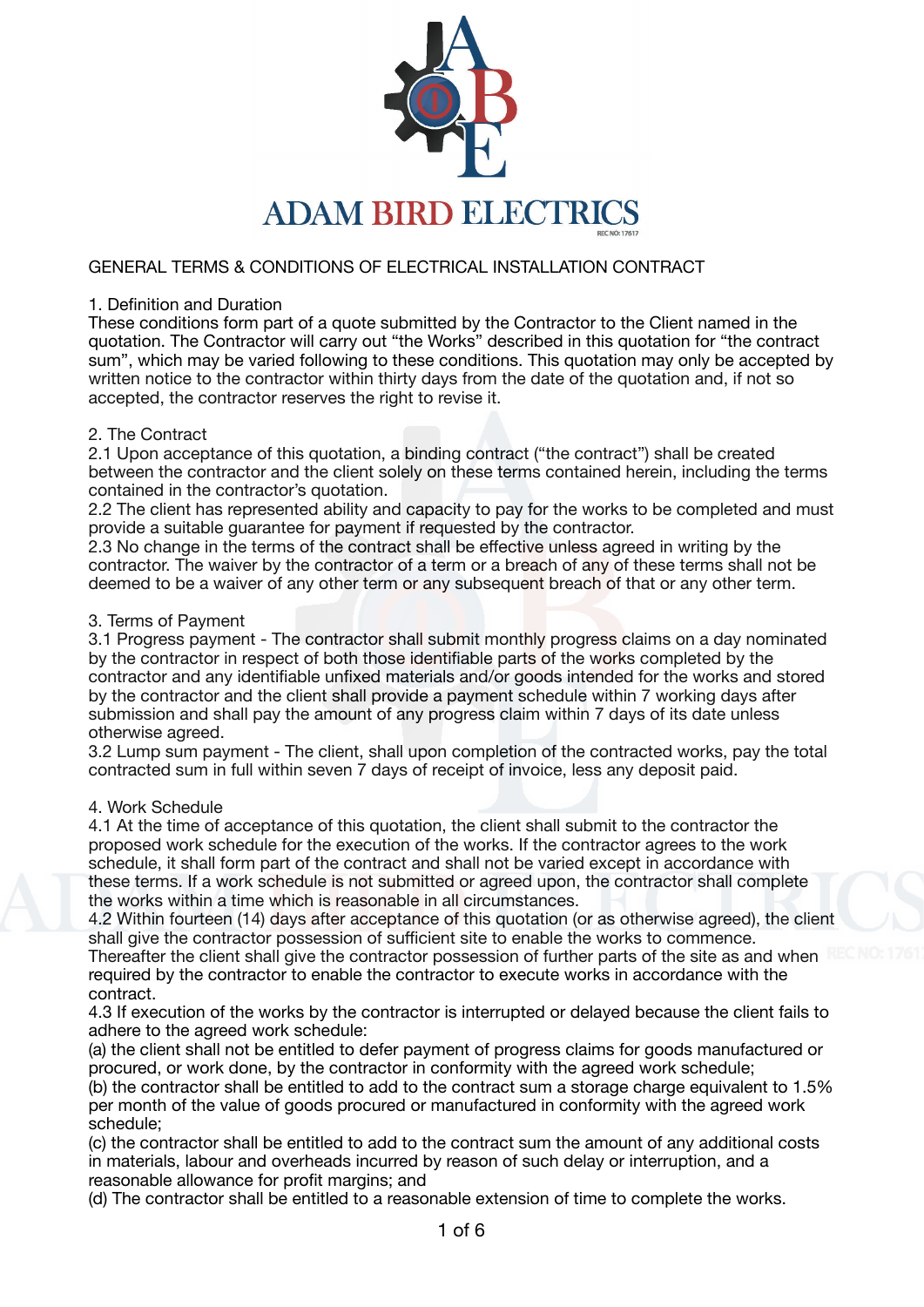# 5. Cost Adjustment

If the works are completed within 3 months after acceptance of this quotation, then no cost adjustment shall apply. But if the works are not completed within that period, then each claim for payment submitted thereafter shall be subject to adjustment for rise and fall in the costs of labour and materials, calculated on the proven costs of labour and material increases or decreases.

## 6. Extension of Time

6.1 If the contractor is delayed in the execution of the works due to any cause beyond his control (including, but not limited to, natural disasters, strikes, lockouts or other industrial disturbances, fire, floor, explosion and laws, rules, regulations or orders of any Government authority or delays caused by any other person, company or authority), the contractor shall be entitled to a reasonable extension of time to complete the works while such cause exists and the provisions of Clause 5 shall apply.

6.2 If any such cause continues for 6 months or more, either party may by notice in writing to the other terminate the contract. The termination of the contract shall not affect the rights and obligations of either party which accrued prior to such termination.

### 7. Materials, Details and Dimensions

7.1 The client before accepting this quotation acknowledges that adequate care has been taken to ensure that the materials and articles specified are of the correct type, size, rating, standard, quality, colour, finish and express the full requirements and conform to the specification and drawings against which the quotation was submitted.

7.2 The client warrants, in respect of plant equipment and fittings supplied and to which the contractor is required to connect its works, will conform with relevant Australian Standards and to local statutory requirements.

7.3 The client shall provide the contractor with all necessary dimensions and locations in adequate time to enable the contractor to carry out and complete the works in accordance with the contract.

7.4 When reasonably requested to do so, the contractor will provide workshop drawings showing designs and details proposed for the works and the client shall accept in writing such designs and details, suitably amended if need be, before the contractor commences the works. Such acceptance shall form part of the contract.

#### 8. Excavations

This contract is based on any excavation required in performance of the works being in soil or clay and free of rock. The client acknowledges that should it be necessary for the contractor to excavate in other material, including but not limited to rock and shale, then the client will pay to the contractor a reasonable extra price.

#### 9. Existing Underground Services

9.1 This contract is based on the contractor being permitted to excavate by machine for the installation of such underground electrical services as are included in the works. If the client requires the contractor to excavate by hand, then the contractor shall be paid for this work at a reasonable extra price.

9.2 If within a reasonable time before the works are commenced on the site, the client informs the contractor of the presence, nature of location of underground services on the site, the contractor shall, at no cost to the client, make good any damage which he may cause to such services. 9.3 If the client does not inform the contractor (as required by Clause 9.2), the client shall indemnify the contractor against any loss, damage or expense, of whatsoever nature incurred in making good any loss or damage that the contractor may cause to the underground services as mentioned in clause 9.2.

#### 10. Asbestos and Other Toxic Substances

This contract is conditional upon the site of the works being free from asbestos and other toxic substances and should asbestos or other toxic substances be discovered then the client shall accept full responsibility for the resolution of any problems arising and shall add to the contract sum an amount equal to any costs necessarily incurred by the contractor as a consequence of such problems.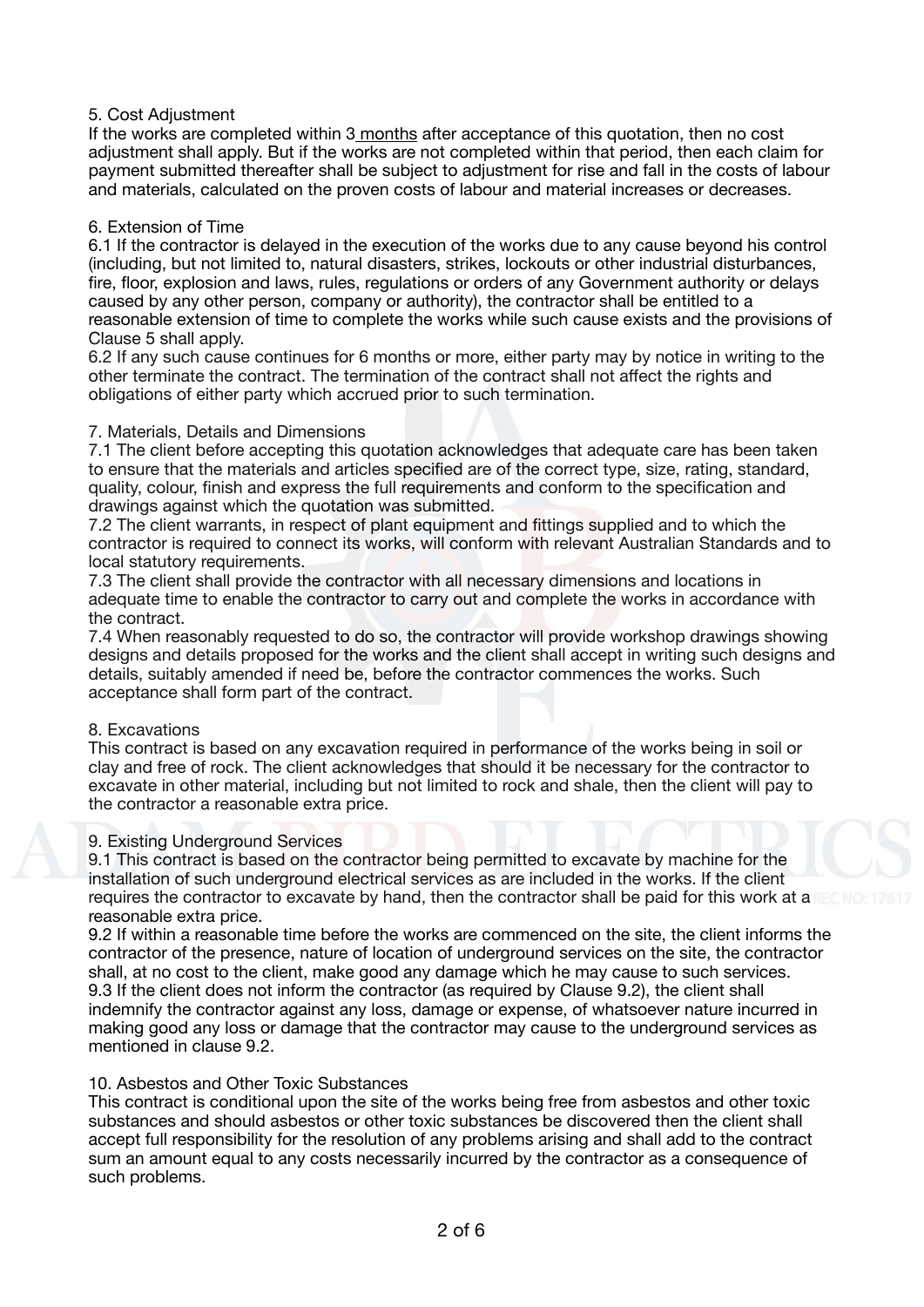## 11. Safety

The client shall ensure that whilst the contractor is required to work on the site of the works such site is maintained as a place of work which complies with the Occupational Health and Safety Regulations 2017 and should the client fail to do so and thereby cause the contractor to incur costs, then such costs shall be added to the contract sum.

### 12. Finished Surfaces

Unless agreed otherwise, the client shall make good all finished surfaces, including but not limited to ceiling tiles and panels, face brickwork and rendered masonry surfaces, which the contractor may reasonably have to break into or disturb in performance of the works.

### 13. Variations

13.1 If the client requests any variation in the works during the contract, including but not limited to any variation in materials or dimensions, or variations arising from inaccuracies in Bills of Quantities or other documents supplied to the contractor for quotation purposes, the contractor shall, in accepting the variation, be entitled to increase or decrease the contract sum to take account of the costs of such variation, as the case requires (including an allowance for materials already manufactured or procured, or work already done, but not required) and shall be entitled to a reasonable extension of time to complete the works, as varied.

13.2 If the cost to the contractor of carrying out, or having carried out, the works increases or decreases because of changes in statutory, government or semi-government charges, taxes, rates, levies or imposts with respect to the contractor or the works or changes in currency exchanges rates, the contract sum shall be increased or decreased to the extent of such changed costs.

13.3 If the client's employees or any other employees employed on the site of the works receive any allowance in excess of those provided in relevant awards, including but not limited to site allowance and severance pay and the contractor is obliged to make a similar allowance to their employees or subcontractors, the cost of such allowance together with all statutory charges which it attracts, plus a 20% administration fee, shall be added to the contract sum.

13.4 Where extra cost in materials, labour and overhead is occasioned to the contactor by virtue of acceleration of the agreed work schedule or of the presence of obstructions or conditions which could not reasonably have been anticipated by the contractor, it shall be added to the contract sum.

13.5 The client agrees that it will respond to the contractor's claims for variations reasonably and promptly and that should it either fail to accept any claim for a variation from the contractor within seven (7) working days of receiving it or fail within the same period to give to the contractor in writing a reasonable explanation for not accepting such claim, then the amount of such claim shall be added to the contract sum.

### 14. Working Hours

The contract is based on the contractor performing the works at ordinary time rates of pay for labour and on thirty eight (38) hour working weeks and should the client require the contractor to work at times which will oblige the contractor to pay labour at rates in excess of ordinary time rates of pay, then the cost of such statutory changes, shall be added to the contract sum.

#### 15. Inclement Weather

The contract is based on all employees of the contractor who work on the site of the works under the Electrical, Electronic and Communications Contracting Award 2010, being able to work a full 38 hours per week under the terms of such Award, irrespective of weather conditions, and should such employees be unable to work a full 38 hours per week due solely to the advent of inclement weather, then the cost to the contractor of employing such employees whilst they are unable to work, due solely to the advent of inclement weather, shall be added to the contract sum.

#### 16. Supply Authority

Supply Authority and Statutory Authority Charges, unless declared elsewhere as having been provided for, then the cost to the contractor of charges in connection with the works, which are levied by Distribution Network Supply Providers (DNSP) or other Statutory Authorities, shall be added to the contract sum.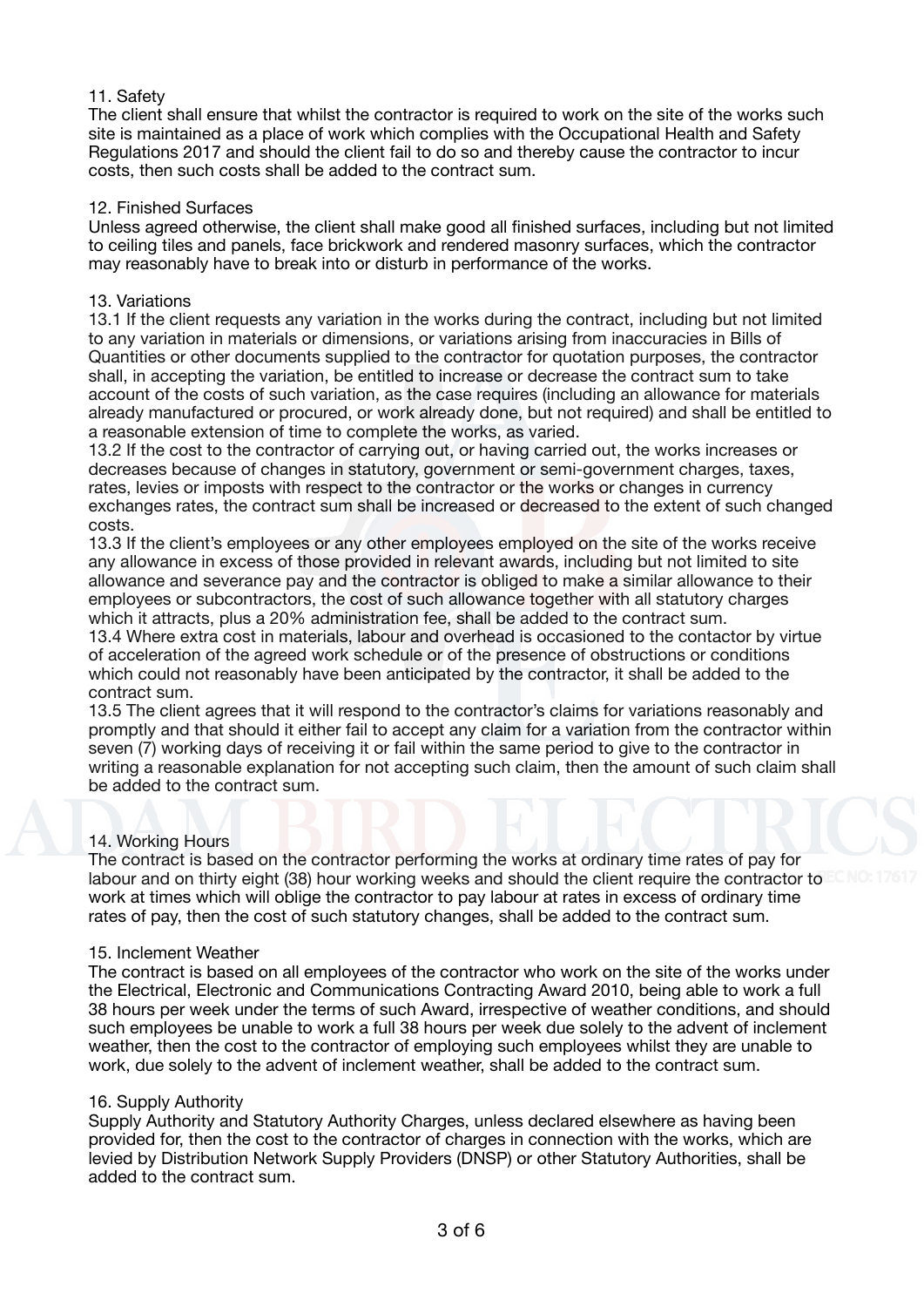## 17. Handover

17.1 Subject to Clause 17.2, the contractor shall hand over sections of the works as and when installed to the client's representative on site. The client shall accept such sections and such sections shall thereafter be at the client's risk and be deemed to be practically complete. 17.2 If the client requests that the contractor cease or defer work on a section of the works prior to its installation, the contractor shall hand over that section of the works to the client's representative on site. The client shall accept that section as if installed and that section shall thereafter be at the client's risk and be deemed to be practically complete.

17.3 If the client has paid for the works or a section of the works prior to handover, the property in the works or that section shall pass to the client upon its acceptance by the client. In all other circumstances, property shall remain that of the contractor until payment in full for the works or that section of the works has been received by the contractor.

#### 18. Retention of Title

Until payment in full is received by the contractor and property in the works or a section of the works passes to the client, the client shall hold the works or the unpaid section as Bailee for the contractor. However the client may sell any of the works in the ordinary course of its business on condition that should the contractor so require, the client will assign to the contractor its rights in respect of the sale price.

#### 19. Care of Materials

If the contractor notifies the client that it intends to store on the site materials and articles to be used in the works or constructional plant, equipment or tools to be used in performance of the works, the client shall designate an area for storage and shall take all reasonable precautions to protect any such materials, articles, constructional plant, equipment or tools stored on site from destruction, damage or theft. If they are destroyed, damaged or stolen, the cost of replacement shall be added to the contract sum.

#### 20. On-Site Service

20.1 Those on-site services listed in the attached schedule which are reasonably required by the contractor for execution of the works and annotated accordingly shall be provided by the client at no expense to the contractor.

20.2 On-site services provided by the client shall comply with all statutes regulations and bylaws.

#### 21. Cleaning

21.1 The contractor shall leave the works cleaned by removing any dirt and marks attributable to its activities.

21.2 Rubbish generated by the contractor shall be deposited in one area only per floor as designated by the client and shall be removed at no cost to the contractor.

#### 22. Commissioning

Unless otherwise agreed in writing, the contractor's responsibilities in respect of commissioning the works shall be limited to proving conformance of the works with any specification supplied by the client.

#### 23. Claims against the Contractor

23.1 Any claim which the client may have against the contractor shall be deemed to be waived if not made in writing within ten (10) working days from the date of the event giving rise to such claim.

23.2 The contractor shall not be liable for any damage to materials or the works caused by the client or third parties.

23.3 Unless otherwise agreed in writing, the contractor shall not be liable to pay pre- ascertained or liquidated damages.

23.4 The contractor will not accept the return of, or give credit for, any goods supplied in accordance with the contract.

23.5 The contractor shall not be liable for any delay caused in consequence of proceedings being taken or threatened by, or disputes with, adjoining or neighbouring landowners and the provisions of Clauses 5 and 6 shall apply.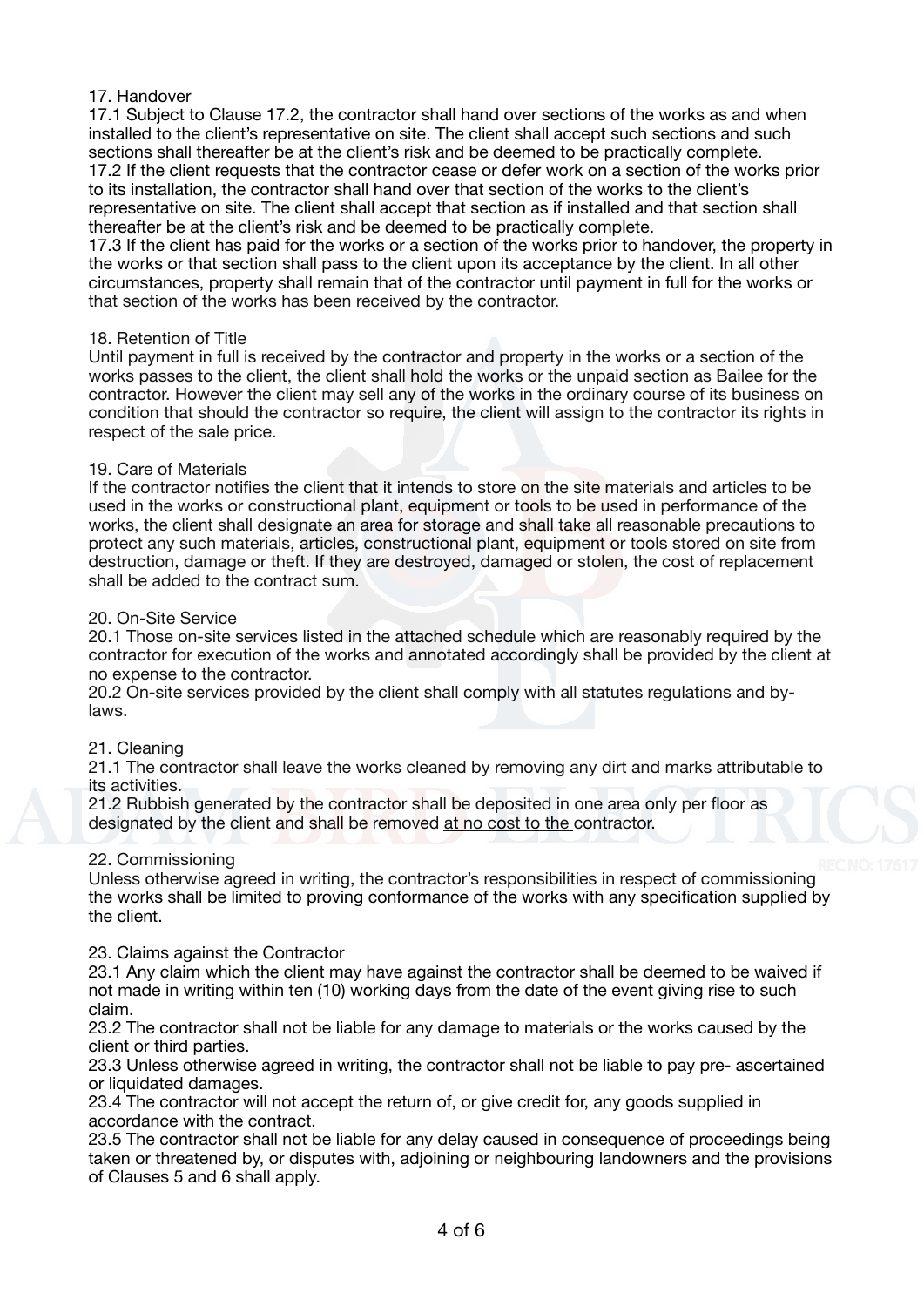### 24. Warranties

24.1 The contractor warrants that all materials and workmanship comprising the works, shall conform with the current edition of the AS/NZS 3000 Wiring Rules and the requirements of any authority regulating the supply and use of electricity or electrical installations in force on the date of the performance of the works.

24.2 The contractor will rectify any defects in materials or workmanship of the contractor appearing in any section of the works within 12 months of the date of handover of that section. 24.3 Where any warranty has been given by a third party in respect of materials and workmanship supplied by that third party to the contractor and incorporated in the works, and such warranty imposes less obligations on the third party than those imposed on the contractor by Clause 24.2 the contractor shall give a like warranty to the client, which shall apply to such materials or workmanship to the exclusion of Clause 24.2

24.4 Any defects appearing in the works, caused by the use by the client or any third party of faulty materials or workmanship, or attributable to the activities of other trades, structural loads, vandalism or maltreatment, are excluded from the provisions of Clause 24.2

24.5 Such warranties are conditional on regular maintenance being carried out in accordance with the manufacturers' specifications.

#### 25. Limitation of Liability

25.1 The contractor shall not be liable in contract or in tort or otherwise arising, or any consequential, special or contingent damages which may be claimed to have resulted from the contractor's failure to perform any obligation under the contract.

25.2 Notwithstanding anything to the contrary, in no circumstances whatsoever shall the contractor be liable in contract or in tort or otherwise, for loss, expense or damages incurred, sustained or suffered by the client in an amount exceeding 10% in monetary value of the contract sum.

#### 26. Insurance

26.1 Workers' Compensation and Public Liability insurance shall be effected by the contractor in relation to and during the currency of the works. Such insurance shall cover the contractor's interest only.

#### 27. Default

The contractor may suspend the works, or terminate the contract and repossess any unfixed portions of the works, not yet paid for by the client. If the client either fails to perform or observe any term of the contract (including the terms of payment), or enters into an agreement or arrangement with its creditors or, being an individual, commits an act of bankruptcy or is make bankrupt, or, being a company, resolves or is ordered to be wound up or has a liquidator, receiver, receiver and manager or official manager or administrator appointed for all or any part of its assets. Such suspension or termination shall not affect any rights of the contractor accrued against the client. The contractor shall be entitled to be reimbursed for any loss or damage sustained as a result of the default of the client, including any loss sustained through the suspension and subsequent resumption of the works.

#### 28. Cancellation

If the client requests cancellation of the contract, he/she shall pay for work done pursuant to the contract to the date of such request and shall pay the contractor compensation for all losses (including consequential losses, lost profits and the loss of prospective profits) suffered by it as a result of such cancellation.

#### 29. Confidentiality

The client shall keep secret and confidential and shall not disclose to any third party without the prior written consent of the contractor any information, data, specification, drawings, reports, accounts or other documents and things supplied or made available by the contractor to the client or brought into existence by the contractor for the purpose of performance of the works set out herein and the client shall take or cause to be taken such reasonable precautions as may be necessary to maintain secrecy and confidentiality and prevent disclosure, including obtaining confidentiality agreements from its employees, agents and subcontractors.

#### 30. Assignment and Subletting